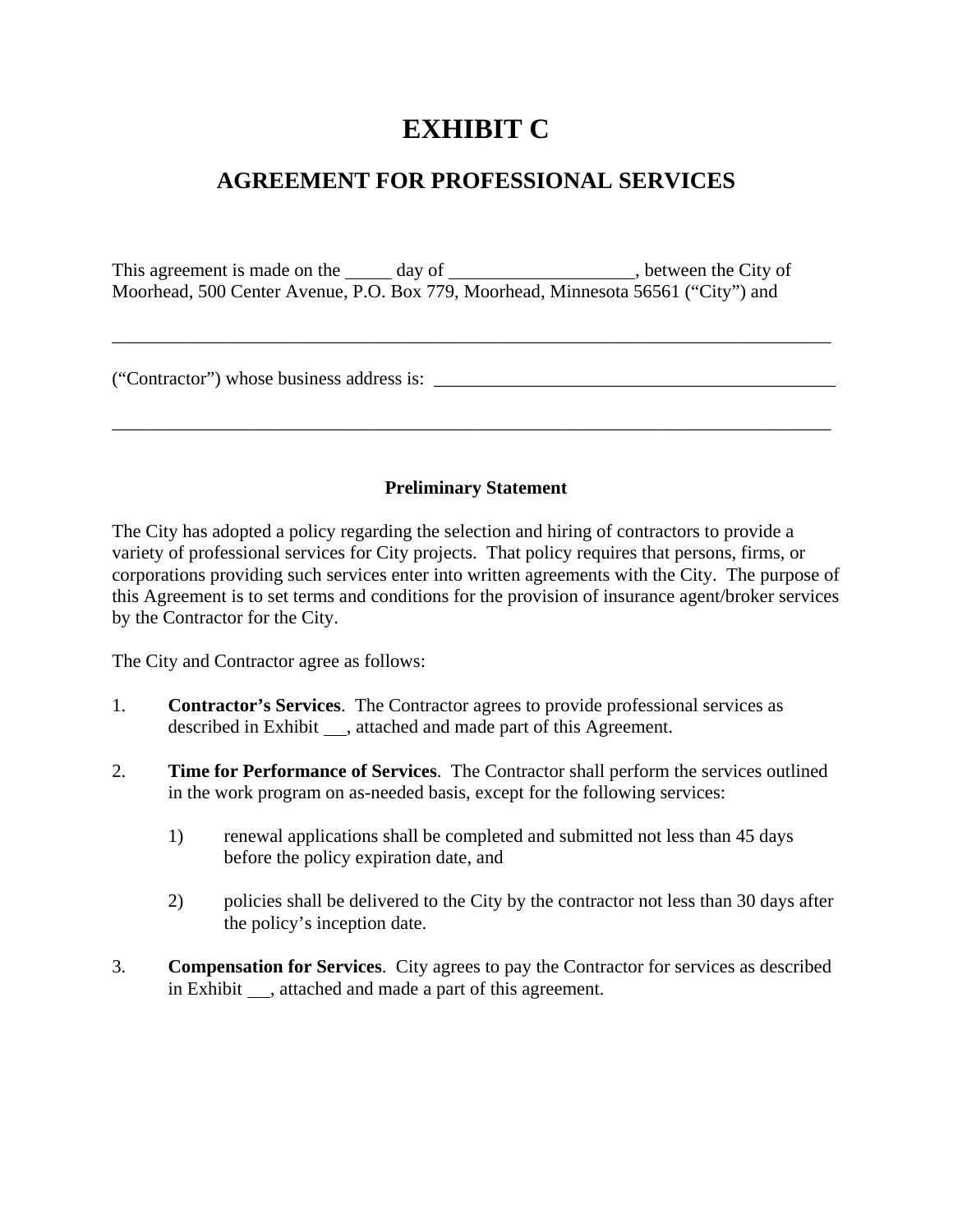4. **Method of Payment**. The Contractor shall submit itemized bills for services provided to the City on a quarterly basis. Bills submitted shall be paid in the same manner as other claims made to the City.

For work reimbursed on an hourly basis, the contractor shall indicate for each employee, his or her name, the number of hours worked, rate of pay for each employee, a computation of amounts due for each employee, and the total amount due. Contractor shall verify all statements submitted for payment in compliance with Minnesota Statutes Sections 471.38 and 471.391.

For reimbursable expenses, if permitted in Exhibit  $\Box$ , the Contractor shall provide such documentation as reasonably required by the City.

5. **Audit Disclosure**. The Contractor shall allow the City or its duly authorized agents reasonable access to such of the contractor's books and records as are pertinent to all services provided under this Agreement.

Any reports, information, data, etc. given to, or prepared or assembled by, the Contractor under this Agreement which the client requests to be kept confidential shall not be made available to any individual or organization without the City's prior written approval. All finished or unfinished documents, data, studies, surveys, drawings, maps, models, photographs, and reports prepared by the Contractor shall become the property of the city upon termination of this Agreement, but Contractor may retain copies of such documents as records of the services provided. The city agrees that the contractor is the sole owner of and the City has no right to:

- 1) proprietary computer programs
- 2) proprietary procedures, and
- 3) underwriting and client files developed by Contractor.
- 6. **Term.** The term of this Agreement shall be from through through , the date of signature by the parties notwithstanding. This Agreement may be extended upon the written mutual consent of the parties for such additional period as they deem appropriate, and upon the terms and conditions as herein stated.
- 7. **Termination**. This Agreement may be terminated by either party by seven days' written notice delivered to the other party at the address written above. Upon termination under this provision if there is n o fault of the Contractor, the Contractor shall be paid for services rendered and reimbursable expenses until the effective date of termination. If, however, the City terminates the Agreement because the Contractor has failed to perform in accordance with this Agreement, no further payment shall be made to the contractor, and the City may retain another Contractor to undertake or complete the work identified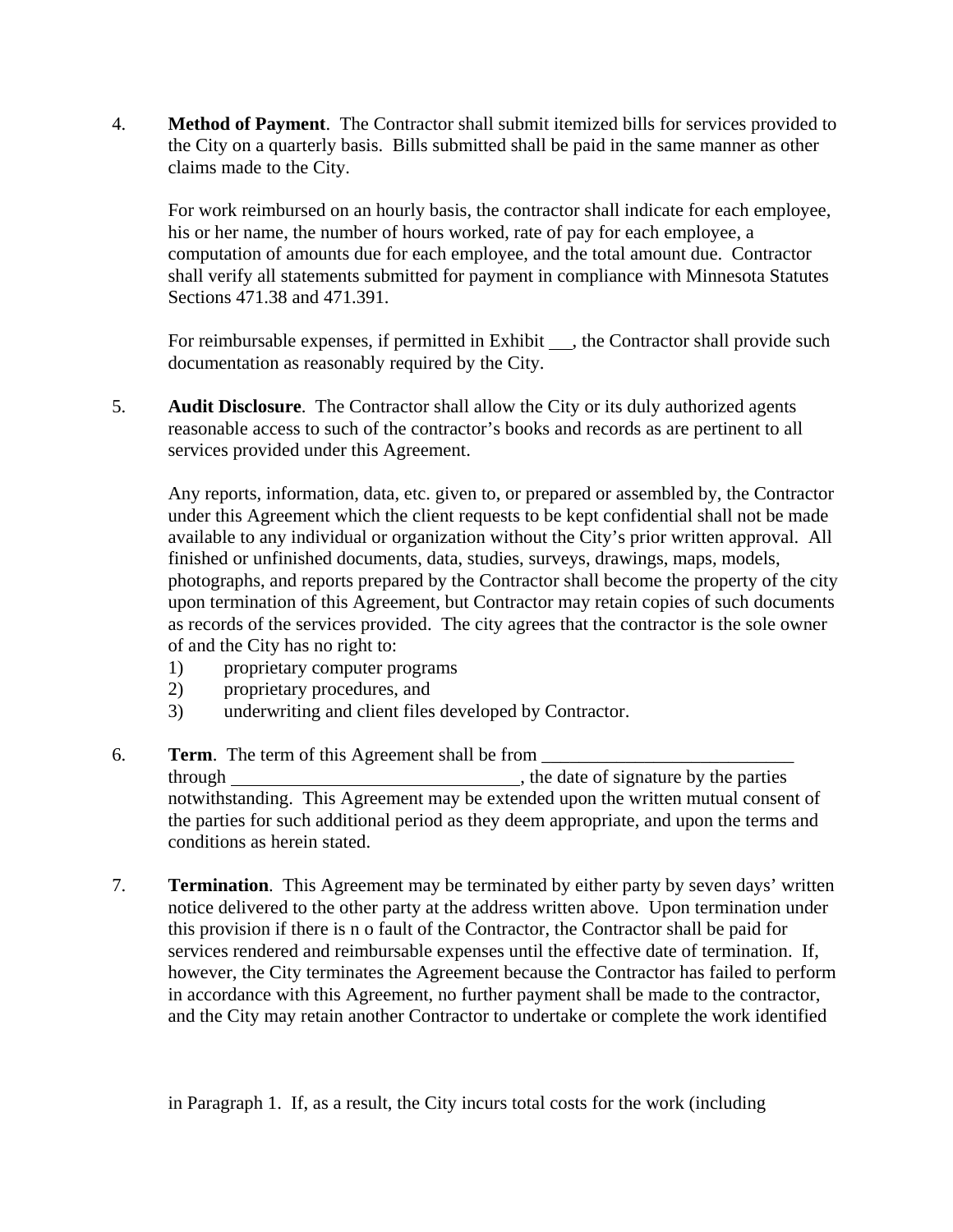payments to both the present Contractor and a future Contractor) which exceed a maximum Agreement amount, if any, specified in Paragraph 3, then the Contractor shall be responsible for the difference between the cost actually incurred and the Agreement amount.

- 8. **Subcontractor**. The Contractor shall not enter into subcontracts for any of the services provided for in this Agreement without the express written consent of the City.
- 9. **Independent Contractor**. At all times and for all purposes hereunder, the Contractor is an independent contractor and not an employee of the City. No statement herein shall be construed so as to find the Contractor an employee of the City.
- 10. **Assignment**. Neither party shall assign this Agreement, nor any interest arising herein, without the written consent of the other party.
- 11. **Services Not Provided For**. No claim for services furnished by the Contractor not specifically provided for herein shall be honored by the City.
- 12. **Severability**. The provisions of this Agreement are severable. If any portion hereof is, for any reason, held by a court of competent jurisdiction to be contrary to the law, such decision shall not affect the remaining provisions of the Agreement.
- 13. **Entire Agreement**. The entire Agreement of the parties is contained herein. This Agreement supercedes all oral agreements and negotiations between the parties relating to the subject matter hereof as well as any previous agreements presently in effect between the parties relating to the subject matter hereof. Any alterations, amendments, deletions, or waivers of the provisions of this Agreement shall be valid only when expressed in writing and duly signed by the parties, unless otherwise provided herein.
- 14. **Compliance with Laws and Regulations**. In providing services hereunder, the Contractor shall abide by all statutes, ordinance, rules and regulations pertaining to the provision of services to be provided. Any violation shall constitute a material breach of this Agreement and entitle the City to immediately terminate this Agreement.
- 15. **Equal Opportunity**. During the performance of this contract, the Contractor shall not discriminate against any employee or applicant for employment because of race, color, creed, religion, national origin, sex, marital status, status with regard to public assistance, disability, or age. The Contractor shall post in places available to employees and applicants for employment, notices setting fourth the provisions of this nondiscrimination clause and stating that all qualified applicants will receive consideration for employment. The Contractor shall incorporate the foregoing requirements of this paragraph in all of its subcontracts for program work, and will require all of its subcontractors for such work to incorporate such requirements in all subcontracts for program work.
- 16. **Waiver**. Any waiver by either party of a breach of any provisions of this Agreement shall not affect, in any respect, the validity of the remainder of this Agreement.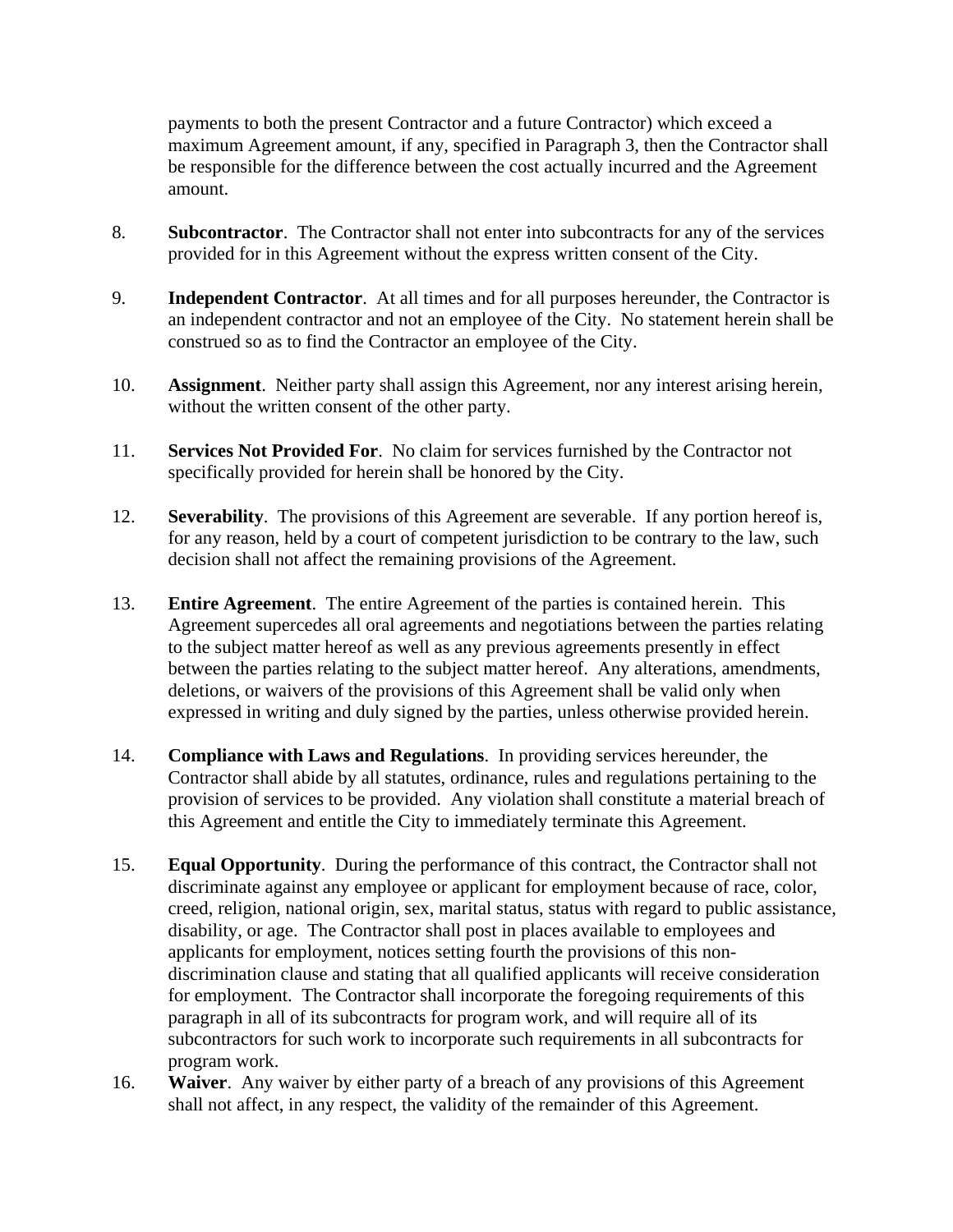- 17. **Indemnification**. Contractor agrees to defend, indemnify and hold the City, its officers and employees harmless from any liability, claims, damages, costs, judgments, or expenses including reasonable attorney's fees, resulting directly or indirectly from an act or omission (including without limitation professional errors or omissions) of the Contractor, his agents, employees or contractors in the performance of the services provided by this Agreement and against all losses by reasons of the failure of said Contractor fully to perform, in any respect, all obligations under this Agreement.
- 18. **Insurance**. During the term of this Agreement, Contractor shall maintain a general liability insurance policy with limits of at least \$1,500,000 for each person, and each occurrence, for both personal injury and property damage. This policy shall name the City as an additional insured for the services provided under this Agreement and shall provide that the Contractor's coverage shall be the primary coverage in the event of a loss. The policy shall also insure the indemnification obligation contained in Paragraph 17. A certificate of insurance on the City's approved form which verifies the existence of these insurance coverages must be provided to the City before work under this Agreement is begun.
- 19. **Governing Law**. This Agreement shall be controlled by the laws of the State of Minnesota.
- 20. **Contractor** shall use its best efforts to secure any insurance required for the proper administration of the City. In the event an insurance company cancels or refuses to place any necessary insurance, Contractor shall use its best efforts to obtain insurance from another insurer.

Executed as of the  $\_\_\_\_\$  day of  $\_\_\_\_\_\_\$ ,  $\_\_\_\_\_\_\$ .

## CITY OF MOORHEAD CONTRACTOR